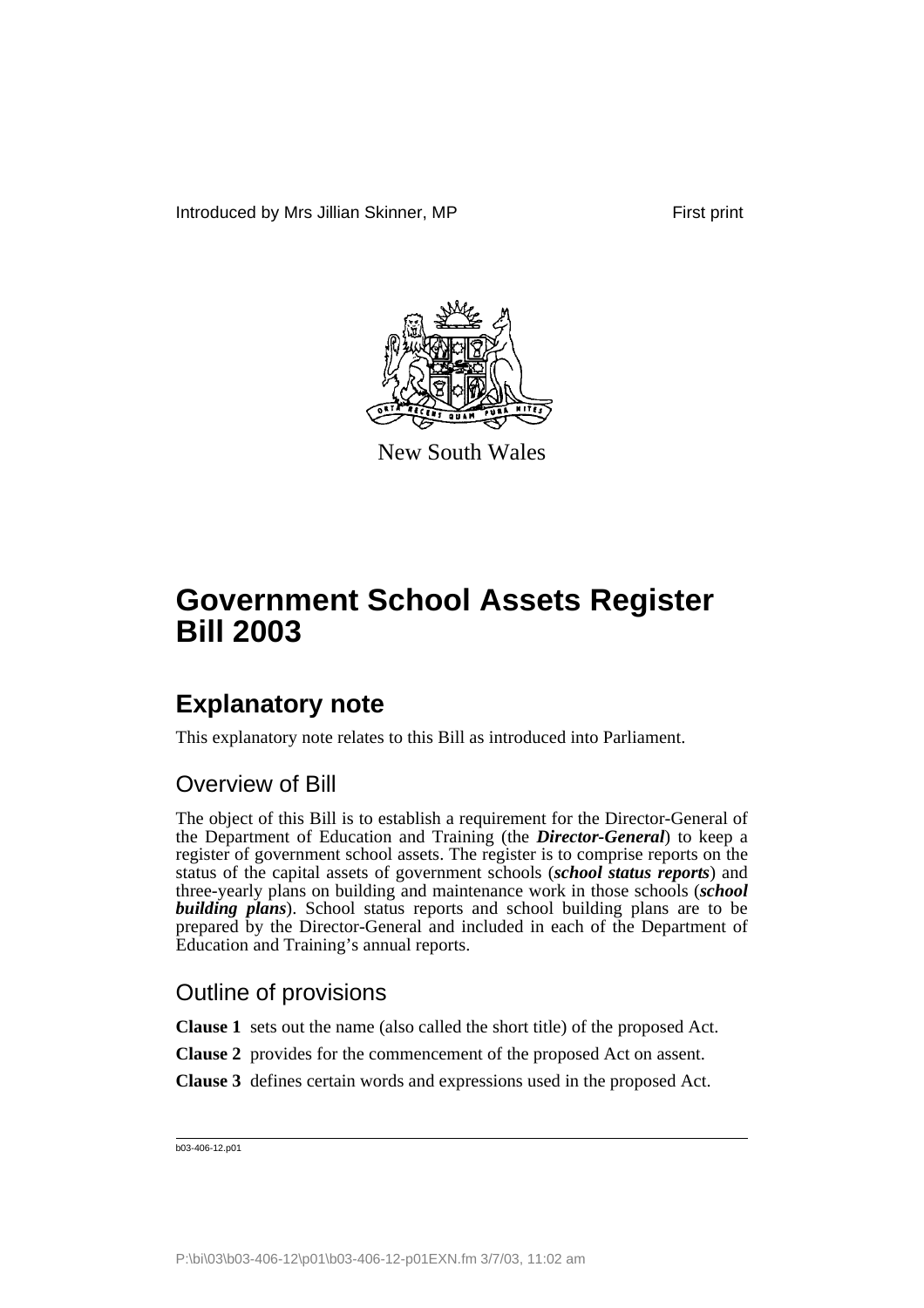Government School Assets Register Bill 2003

Explanatory note

**Clause 4** establishes the requirement for the Director-General to keep a register of government school assets.

**Clause 5** provides for the preparation of school status reports by the Director-General and sets out the matters that each school status report must contain. Clause 5 also provides for the inclusion of school status reports in the Department of Education and Training's annual reports.

**Clause 6** provides for the preparation of school building plans by the Director-General and sets out the matters that each school building plan must contain. Clause 6 also provides for the inclusion of school building plans in the Department of Education and Training's annual reports.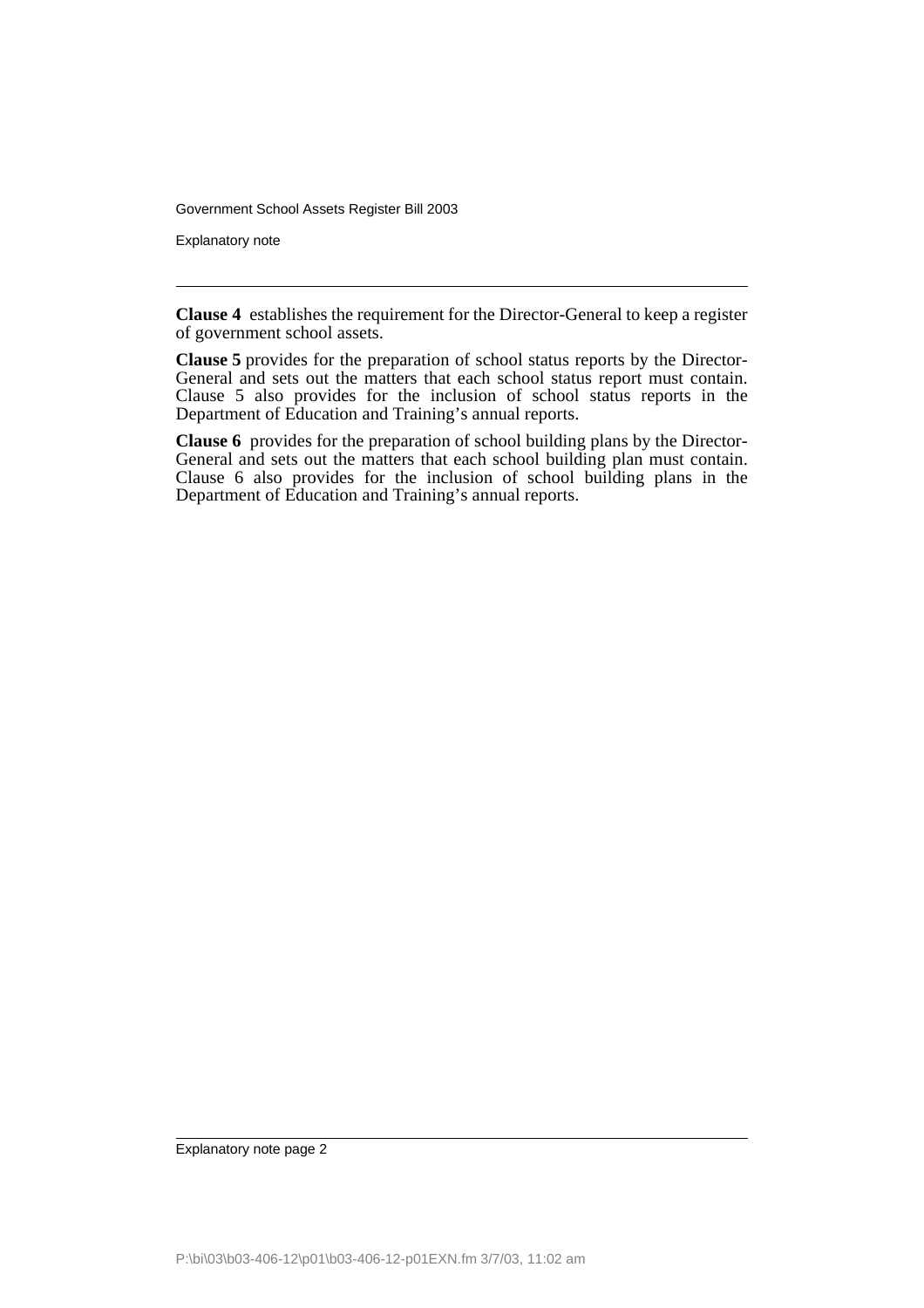Introduced by Mrs Jillian Skinner, MP First print



New South Wales

## **Government School Assets Register Bill 2003**

#### **Contents**

|    |                                                 | Page |
|----|-------------------------------------------------|------|
|    | Name of Act                                     |      |
|    | Commencement                                    |      |
| 3  | Definitions                                     |      |
|    | Register of government school assets to be kept |      |
| 5. | School status report                            |      |
| 6  | School building plan                            |      |
|    |                                                 |      |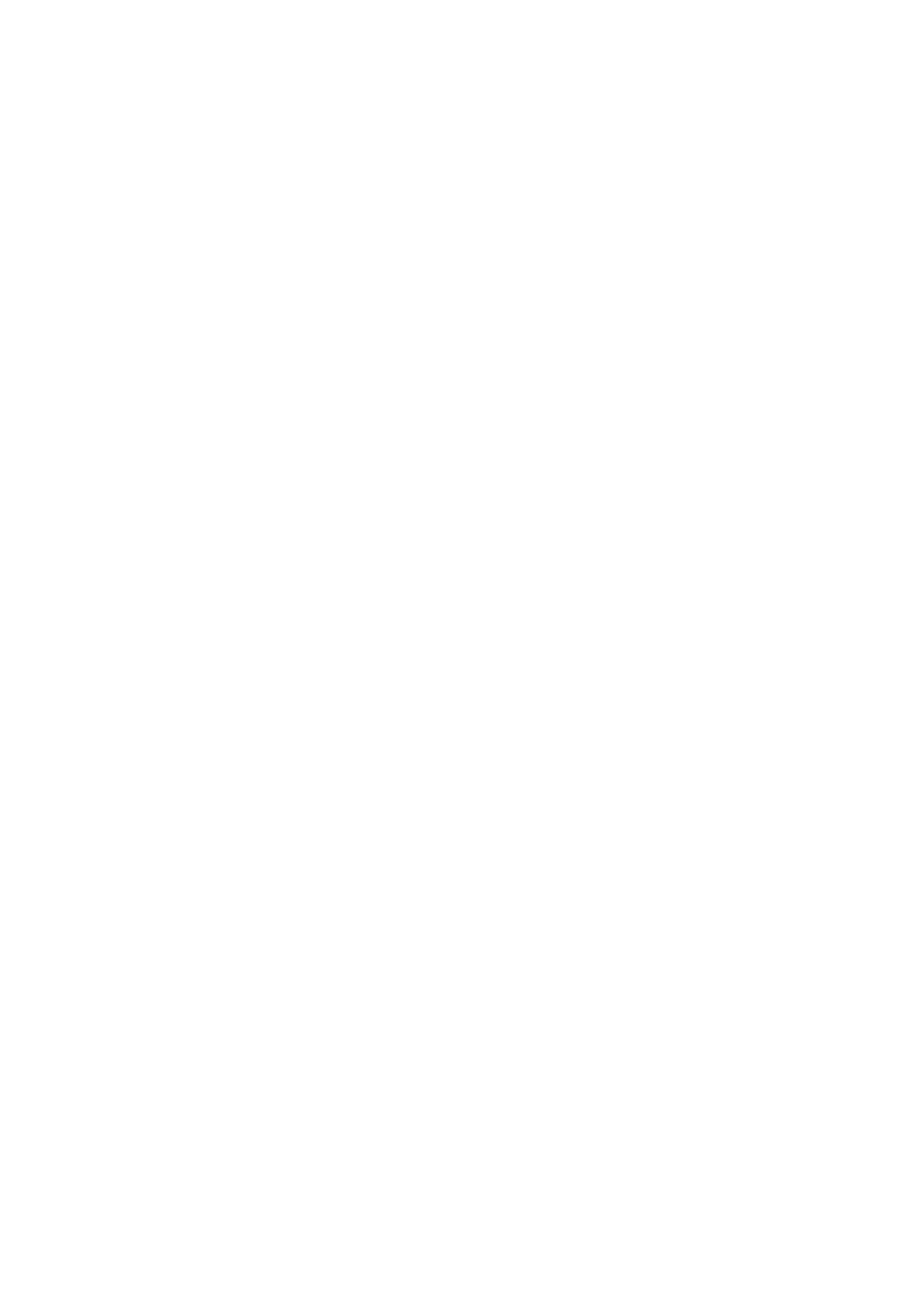

New South Wales

## **Government School Assets Register Bill 2003**

No , 2003

#### **A Bill for**

An Act to establish a register of government school assets and to provide for the preparation of school status reports and building plans; and for other purposes.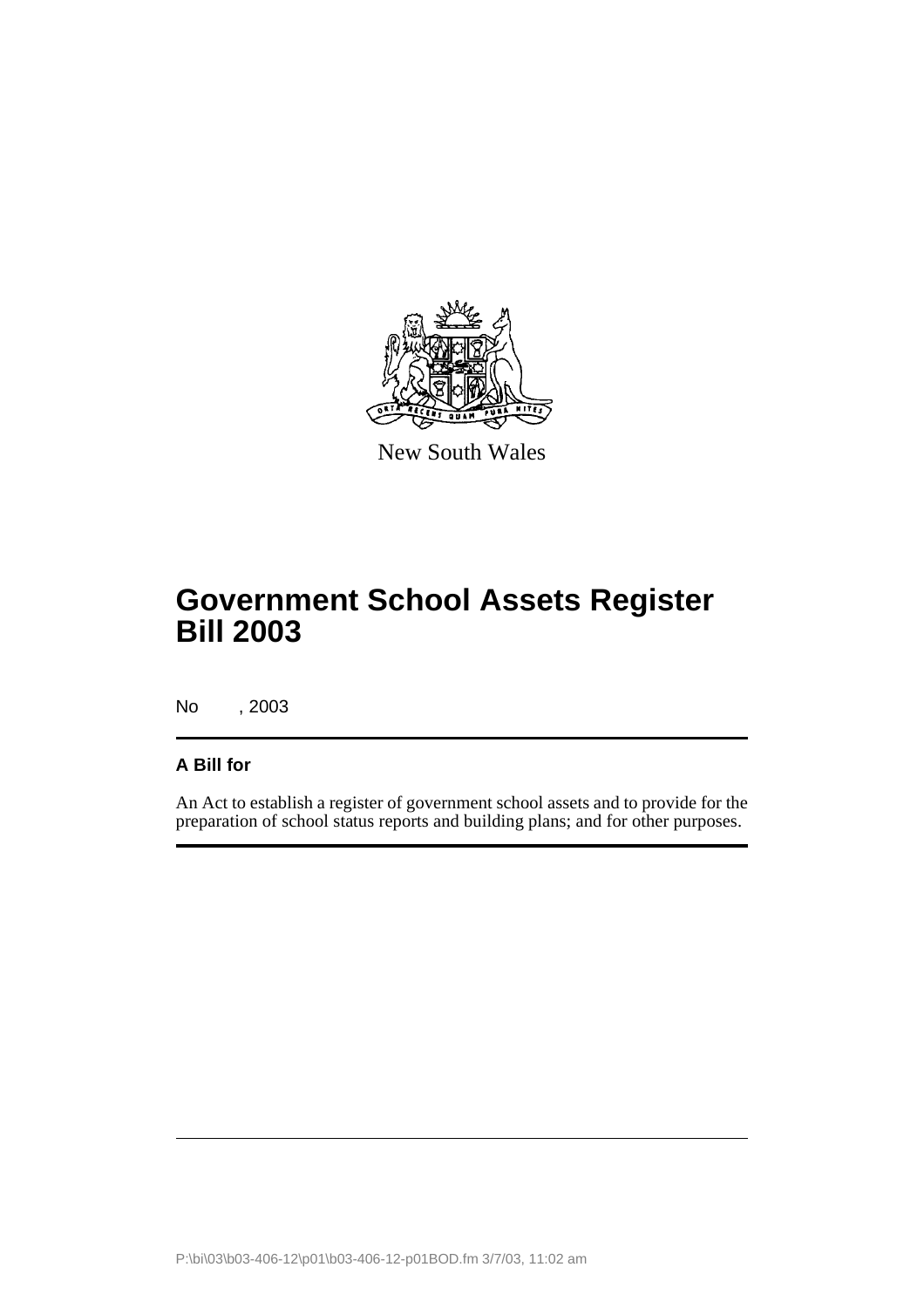<span id="page-5-4"></span><span id="page-5-3"></span><span id="page-5-2"></span><span id="page-5-1"></span><span id="page-5-0"></span>

| $\mathbf{1}$<br>The Legislature of New South Wales enacts: |     |                                                                                                                                                                                                                                |                      |  |
|------------------------------------------------------------|-----|--------------------------------------------------------------------------------------------------------------------------------------------------------------------------------------------------------------------------------|----------------------|--|
| 1                                                          |     | <b>Name of Act</b>                                                                                                                                                                                                             | 2                    |  |
|                                                            |     | This Act is the Government School Assets Register Act 2003.                                                                                                                                                                    | 3                    |  |
| $\mathbf{2}$                                               |     | <b>Commencement</b>                                                                                                                                                                                                            | 4                    |  |
|                                                            |     | This Act commences on the date of assent.                                                                                                                                                                                      | 5                    |  |
| 3                                                          |     | <b>Definitions</b>                                                                                                                                                                                                             | 6                    |  |
|                                                            |     | In this Act:                                                                                                                                                                                                                   | $\overline{7}$       |  |
|                                                            |     | <i>capital assets</i> includes demountables and buildings that are not<br>demountables.                                                                                                                                        | 8<br>9               |  |
|                                                            |     | <b>Department</b> means the Department of Education and Training.                                                                                                                                                              | 10                   |  |
|                                                            |     | <b>Director-General</b> means the Director-General of the Department of<br>Education and Training.                                                                                                                             | 11<br>12             |  |
|                                                            |     | <i>financial year</i> means a period of 12 months commencing on 1 July.                                                                                                                                                        | 13                   |  |
|                                                            |     | <i>government school</i> has the same meaning as in the <i>Education Act</i><br>1990.                                                                                                                                          | 14<br>15             |  |
| 4                                                          |     | Register of government school assets to be kept                                                                                                                                                                                | 16                   |  |
|                                                            | (1) | The Director-General is to keep a register consisting of the<br>following:                                                                                                                                                     | 17<br>18             |  |
|                                                            |     | each school status report submitted to the Minister under<br>(a)<br>section 5,                                                                                                                                                 | 19<br>20             |  |
|                                                            |     | each school building plan submitted to the Minister under<br>(b)<br>section 6.                                                                                                                                                 | 21<br>22             |  |
|                                                            | (2) | The register is to be kept in such form as the Director-General<br>considers appropriate.                                                                                                                                      | 23<br>24             |  |
|                                                            | (3) | The register is to be made available for public inspection, free of<br>charge, on the website of the Department.                                                                                                               | 25<br>26             |  |
| 5                                                          |     | <b>School status report</b>                                                                                                                                                                                                    | 27                   |  |
|                                                            | (1) | The Director-General is to prepare and submit to the Minister a<br>report on the status of government school assets (a school status<br><i>report</i> ) within the period of 4 months after the end of each financial<br>year. | 28<br>29<br>30<br>31 |  |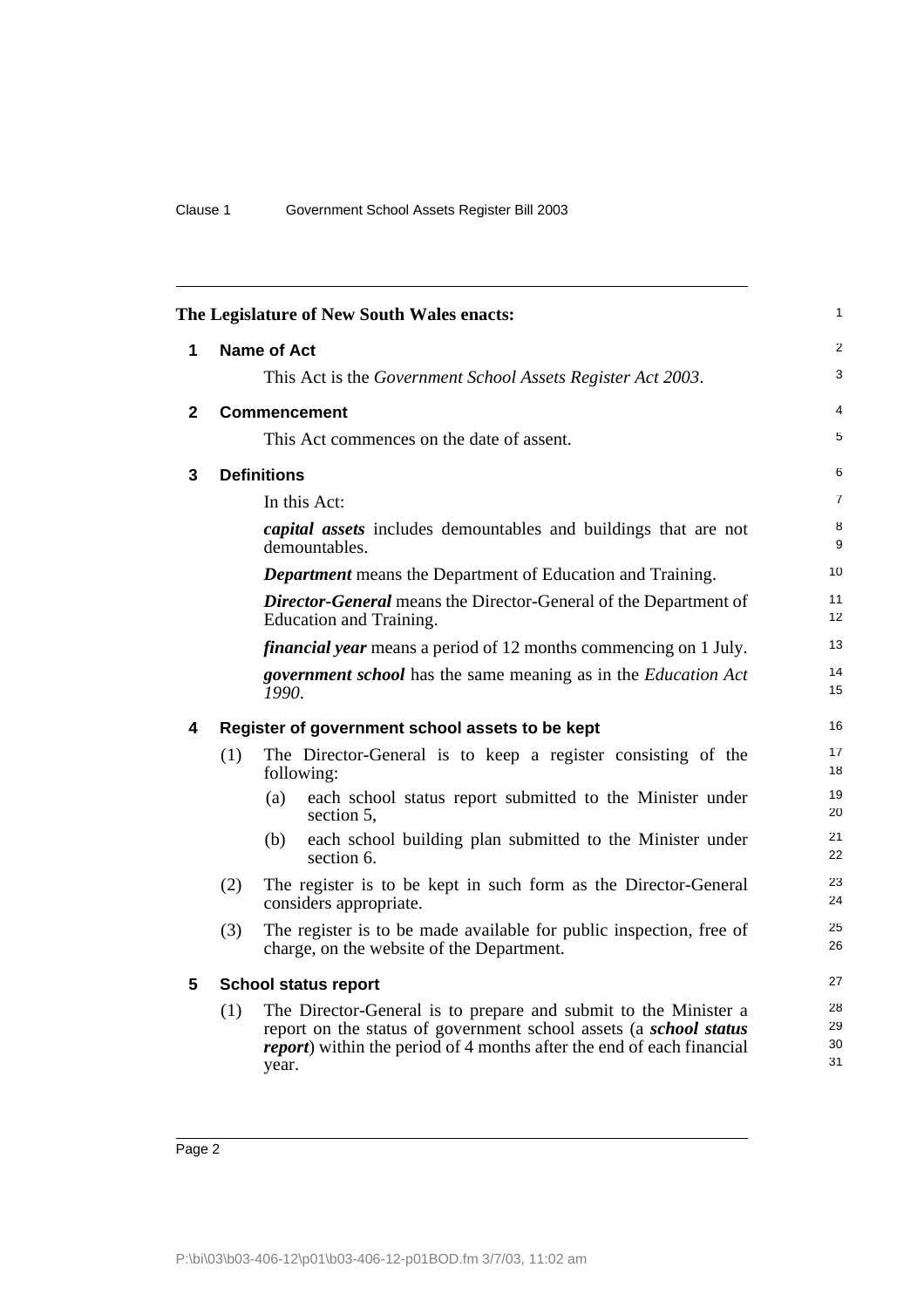<span id="page-6-0"></span>

|   | (2) |                                                                                                                                                                                                                                                                                                                                               | The report is to contain the following matters:                                                                                                                                                                                                                                                                                                                      | 1                                           |
|---|-----|-----------------------------------------------------------------------------------------------------------------------------------------------------------------------------------------------------------------------------------------------------------------------------------------------------------------------------------------------|----------------------------------------------------------------------------------------------------------------------------------------------------------------------------------------------------------------------------------------------------------------------------------------------------------------------------------------------------------------------|---------------------------------------------|
|   |     | (a)                                                                                                                                                                                                                                                                                                                                           | particulars of the capital assets of each government school<br>and of the state of repair of those assets at the end of the<br>financial year to which the report relates, together with a<br>statement identifying how the existing state of repair of those<br>capital assets was assessed,                                                                        | $\overline{\mathbf{c}}$<br>3<br>4<br>5<br>6 |
|   |     | (b)                                                                                                                                                                                                                                                                                                                                           | an assessment of works of a capital nature that have been<br>identified by government schools or by the Department or any<br>other public authority, during the financial year to which the<br>report relates, as works that need to be carried out in<br>government schools,                                                                                        | 7<br>8<br>9<br>10<br>11                     |
|   |     | (c)                                                                                                                                                                                                                                                                                                                                           | an assessment of the progress that has been made in carrying<br>out those works of a capital nature that are identified in the<br>relevant school building plan as capital works to be carried<br>out during the financial year to which the report relates,<br>together with the amount expended in carrying out each of<br>those works during that financial year, | 12<br>13<br>14<br>15<br>16<br>17            |
|   |     | (d)                                                                                                                                                                                                                                                                                                                                           | particulars of the amount expended on maintenance work for<br>each government school during the financial year to which the<br>report relates,                                                                                                                                                                                                                       | 18<br>19<br>20                              |
|   |     | (e)                                                                                                                                                                                                                                                                                                                                           | particulars of the amount of any additional funding requested<br>by a government school for urgent maintenance during the<br>financial year to which the report relates and the amount of<br>any additional funding granted for that purpose, together with<br>a statement of reasons for any refusal to grant any such<br>additional funding.                       | 21<br>22<br>23<br>24<br>25<br>26            |
|   | (3) |                                                                                                                                                                                                                                                                                                                                               | A copy of the school status report is to be included in the annual<br>report of the Department under the Annual Reports (Departments)<br>Act 1985.                                                                                                                                                                                                                   | 27<br>28<br>29                              |
| 6 |     |                                                                                                                                                                                                                                                                                                                                               | School building plan                                                                                                                                                                                                                                                                                                                                                 | 30                                          |
|   | (1) | The Director-General is to prepare and submit to the Minister a plan<br>(a school building plan), within the period of 4 months after the end<br>of each financial year, with respect to building and maintenance<br>work in government schools for the next 3 financial years (inclusive<br>of the financial year in which it is submitted). |                                                                                                                                                                                                                                                                                                                                                                      | 31<br>32<br>33<br>34<br>35                  |
|   | (2) |                                                                                                                                                                                                                                                                                                                                               | The school building plan is to contain the following matters:                                                                                                                                                                                                                                                                                                        | 36                                          |
|   |     | (a)                                                                                                                                                                                                                                                                                                                                           | particulars of works of a capital nature that are to be carried<br>out in government schools during the period to which the plan<br>relates, the estimated time frame for completing the works<br>and the estimated cost (at current values) of carrying out the<br>works,                                                                                           | 37<br>38<br>39<br>40<br>41                  |